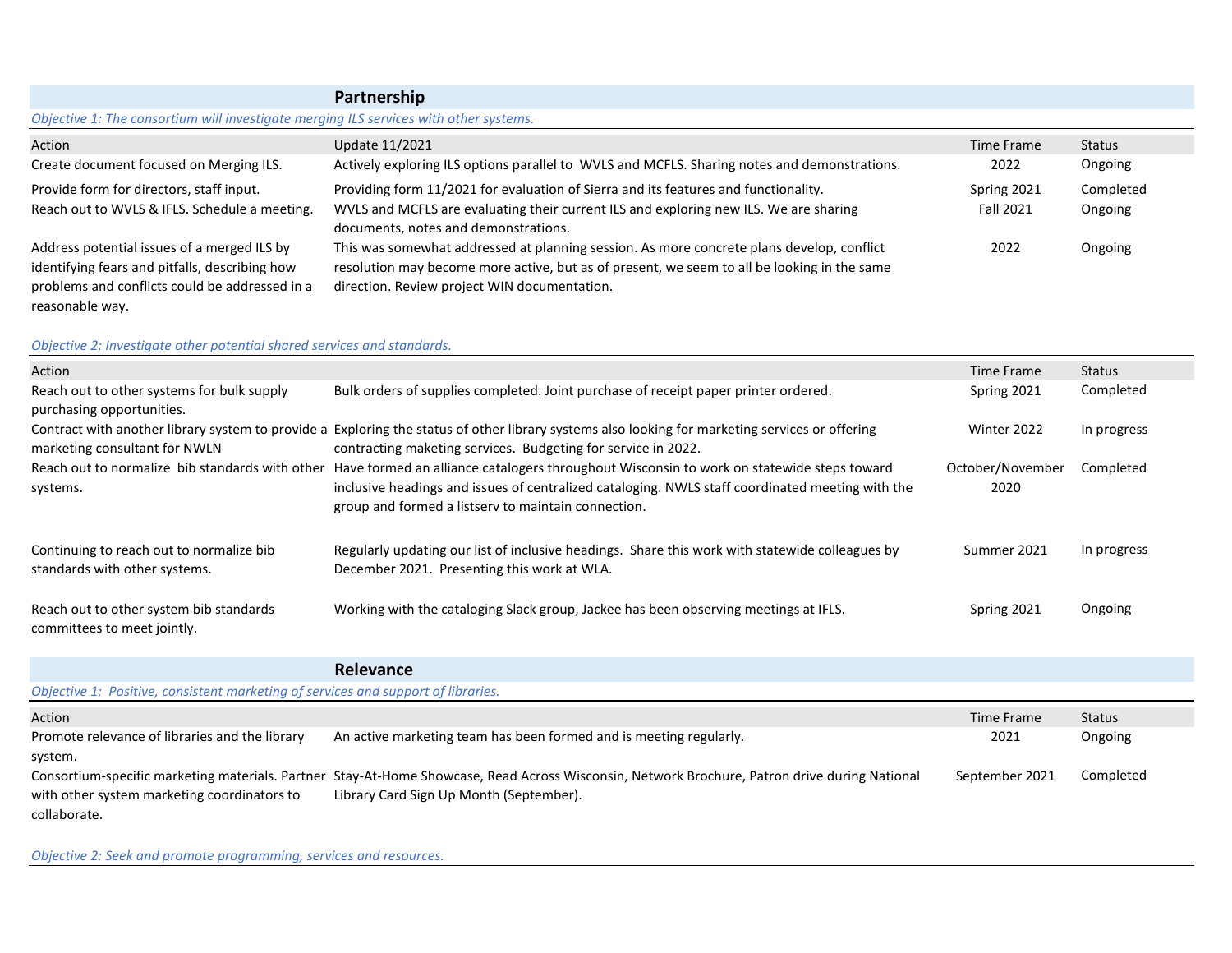| Action<br>Coordinate marketing of existing Network<br>services.<br>Objective 3: Develop stakeholder understanding of system (vs. single library) model and benefits.<br>Action | Successful rebrand from Merlin to NWLN. Bi-Weekly online directors discussions to share ideas and<br>support. PIKA roll out completed. New patron cards designed and distributed. Evaluation of digital<br>services.                                                                                                                                                                                                                                           | Time Frame<br>Summer 2021<br>Time Frame | <b>Status</b><br>Completed<br><b>Status</b> |  |  |
|--------------------------------------------------------------------------------------------------------------------------------------------------------------------------------|----------------------------------------------------------------------------------------------------------------------------------------------------------------------------------------------------------------------------------------------------------------------------------------------------------------------------------------------------------------------------------------------------------------------------------------------------------------|-----------------------------------------|---------------------------------------------|--|--|
| List of stakeholders.                                                                                                                                                          | Develop a list of those with a vested interest in library system success.                                                                                                                                                                                                                                                                                                                                                                                      | Fall 2021                               | Ongoing                                     |  |  |
| Educational marketing materials to share with<br>stakeholders.                                                                                                                 | Develop talking points about the relevance & support of libraries.                                                                                                                                                                                                                                                                                                                                                                                             | <b>Fall 2021</b>                        | Ongoing                                     |  |  |
|                                                                                                                                                                                | <b>Patron Services</b>                                                                                                                                                                                                                                                                                                                                                                                                                                         |                                         |                                             |  |  |
| Objective 1: Develop a plan and timeline for centralized cataloging.                                                                                                           |                                                                                                                                                                                                                                                                                                                                                                                                                                                                |                                         |                                             |  |  |
| Action<br>Decide what options are available (system<br>cataloger or partner with other consortia)                                                                              | Plan for centralized cataloging implementation to be presented at August Network meeting.                                                                                                                                                                                                                                                                                                                                                                      | Time Frame<br>August 2021               | <b>Status</b><br>Completed                  |  |  |
| Develop a funding plan.                                                                                                                                                        | In this tough budget climate, NWLS is actively engaged in developing a mutually effective resource<br>library contract and centralized cataloging is a part of this contract.                                                                                                                                                                                                                                                                                  | August 2021                             | Completed                                   |  |  |
| Objective 2: Investigate ways to improve online catalog.                                                                                                                       |                                                                                                                                                                                                                                                                                                                                                                                                                                                                |                                         |                                             |  |  |
|                                                                                                                                                                                |                                                                                                                                                                                                                                                                                                                                                                                                                                                                |                                         |                                             |  |  |
| Action<br>Discovery layer options & costs.                                                                                                                                     | Approved decision to implement the Pika discovery layer.                                                                                                                                                                                                                                                                                                                                                                                                       | <b>Time Frame</b><br>September 2020     | <b>Status</b><br>Completed                  |  |  |
| Develop a funding plan.                                                                                                                                                        | Pika budget approved.                                                                                                                                                                                                                                                                                                                                                                                                                                          | September 2020                          | Completed                                   |  |  |
| Install discovery layer.                                                                                                                                                       | New discovery layer implemented.                                                                                                                                                                                                                                                                                                                                                                                                                               | April 2021                              | Completed                                   |  |  |
| Objective 3: Promote backup plans for service outages.                                                                                                                         |                                                                                                                                                                                                                                                                                                                                                                                                                                                                |                                         |                                             |  |  |
| Action                                                                                                                                                                         |                                                                                                                                                                                                                                                                                                                                                                                                                                                                | Time Frame                              | <b>Status</b>                               |  |  |
| Arrange for NWLS head end access to switch to<br>the RDC.                                                                                                                      | Moved NWLS staff to new domain in RDC. Migrated NWLS file server to RDC. The new servers<br>located at RDC are up and running and NWLS system migration has begun. Router configurations<br>for migration have been finished and tested in a lab environment. Wireless configurations have<br>been configured also for the migration process. Six libraries remain to be moved to the RDC,<br>should be completed by year end, first quarter of 2022 for sure. | End of 2022                             | So close                                    |  |  |
| Investigate local options for alternative internet<br>access.                                                                                                                  | Norvado has installed their fiber access to the back server room April 2020. Could be used as a<br>secondary connection in the future for backup ISP.                                                                                                                                                                                                                                                                                                          | End of 2022                             | In progress                                 |  |  |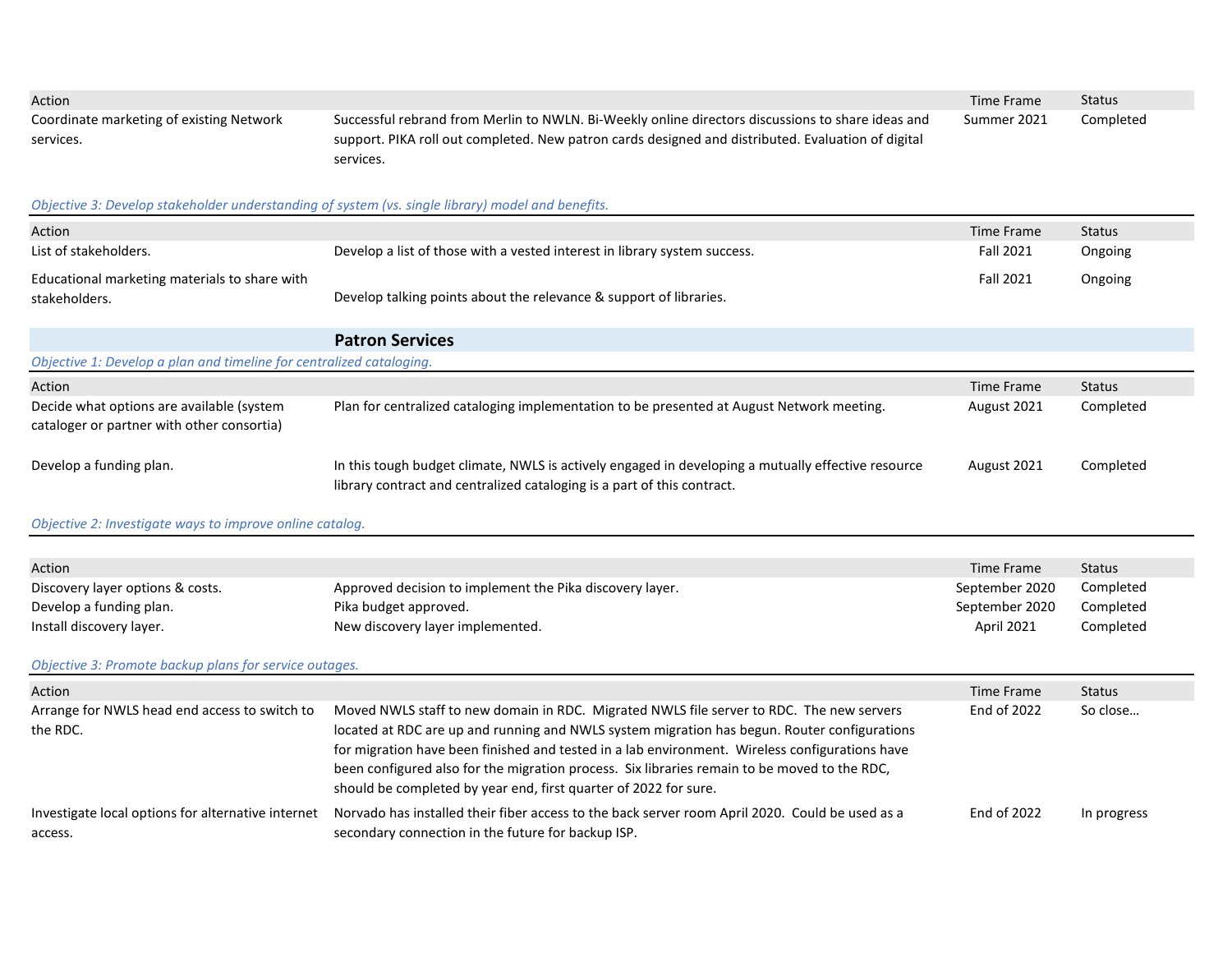| Action                                                                                                                           |                                                                                                                                                     | Time Frame       | <b>Status</b> |
|----------------------------------------------------------------------------------------------------------------------------------|-----------------------------------------------------------------------------------------------------------------------------------------------------|------------------|---------------|
| Provide access to staff for WebSierra.                                                                                           | Logins for WebSierra have been activated.                                                                                                           | September 2020   | Completed     |
| Provide continuing education on mobile outreach Office hours held and recorded August 11th for mobile outreach.<br>and examples. |                                                                                                                                                     | Summer 2021      | Completed     |
| Objective 5: Evaluate ILS options.                                                                                               |                                                                                                                                                     |                  |               |
| Action                                                                                                                           |                                                                                                                                                     | Time Frame       | Status        |
| Investigate available options.                                                                                                   | List vendors. Ask PIKA for suggestions. Milwaukee County, Wisconsin Valley both are going<br>through this process. Have contacted them to tagalong. | <b>Fall 2021</b> | In progress.  |
| Discuss the advantages and disadvantages of                                                                                      | ILS Exploration Committee has developed a list of options and is surveying members about current                                                    | December 2021    | In progress.  |
| options.                                                                                                                         | Sierra functions that they will take back to their list of ILSs for consideration.                                                                  |                  |               |
|                                                                                                                                  | <b>Positioning for the Future</b>                                                                                                                   |                  |               |
| Objective 1: Align with state level practices (directions).                                                                      |                                                                                                                                                     |                  |               |

| Action                                                                          |                                                                                                                                                                                                                                                                                                                                                                           | Time Frame  | Status  |
|---------------------------------------------------------------------------------|---------------------------------------------------------------------------------------------------------------------------------------------------------------------------------------------------------------------------------------------------------------------------------------------------------------------------------------------------------------------------|-------------|---------|
| Participate in PLSR related activities                                          | DPI waiting on state technology departments for CE portal software. Statewide delivery changes to<br>be implemented by 2024. Oversight of statewide delivery will be proposed to WPLC in the next few<br>months. A consultant has been hired by DPI to explore changes to the funding formula. Sherry will<br>be on a special LD&L committee working with the consultant. | 2021-2022   | Ongoing |
| Consult with SRLAAW to keep abreast of the<br>status of ILS and System mergers. | Marathon County in transition. Still monitoring WVLS, IFLS and waiting for other opportunities. In<br>merger news, there is a possible system merger between Arrowhead and Lakeshores.                                                                                                                                                                                    | Summer 2021 | Ongoing |

## *Objective 2: Funding for additional system staff.*

| Action                           |                                                                                                                                                                         | Time Frame       | <b>Status</b> |
|----------------------------------|-------------------------------------------------------------------------------------------------------------------------------------------------------------------------|------------------|---------------|
| Investigate grant opportunities. | Working outside of LSTA Funding. Looking for Grant for Streaming services.                                                                                              | <b>Fall 2021</b> | Ongoing       |
| Seek alternative sponsors.       | Utilizing resource library contract for Youth Service Consultant, Considering system funding for<br>Adult Services Contract and Expanding ILL Support Specialist hours. | 2022             | Completed     |

*Objective 3: Development and expansion of digital collections.*

| Action                                           |                                                                                               | Time Frame       | Status       |
|--------------------------------------------------|-----------------------------------------------------------------------------------------------|------------------|--------------|
| Investigate possible streaming and other digital | Completed Digital Services Patron Survey. Digital Services Committee to decide on next steps. | <b>Fall 2021</b> | In progress. |
| resources.                                       |                                                                                               |                  |              |

## *Objective 4: Develop specialized consulting/training resources which can be shared through the state.*